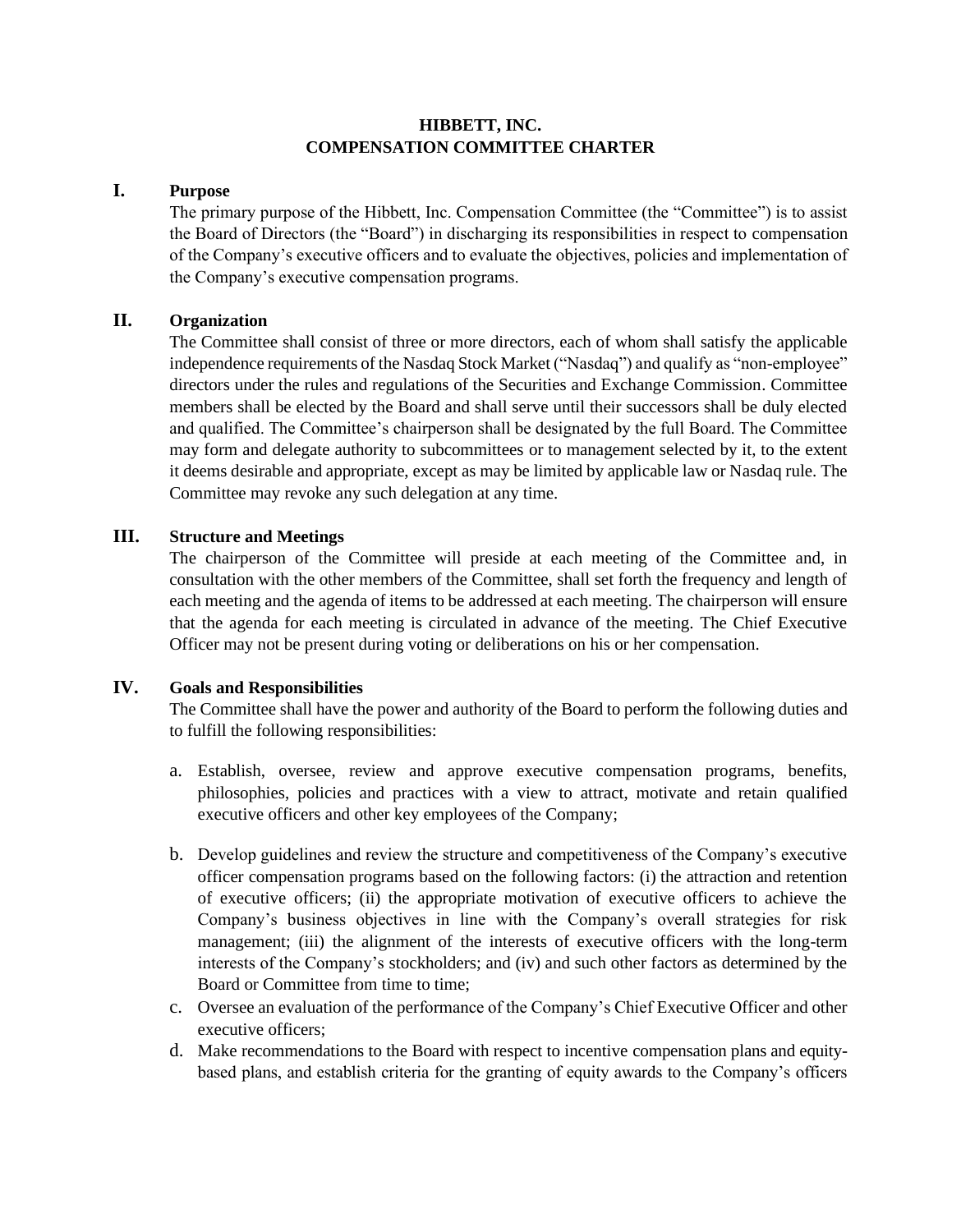and other employees and review and approve the granting of equity awards in accordance with such criteria;

- e. Make recommendations to the Board with respect to stock ownership guidelines for the Company's officers and monitor stock ownership of such Company officers;
- f. Determine, or recommend to the Board for determination, the compensation of the Chief Executive Officer and all other Executive Officers of the Company;
- g. To approve, or recommend to the Board for approval, any employment agreements and severance arrangements, including any benefits to be provided in connection with a change in control, for the Chief Executive Officer and other Executive Officers;
- h. Discuss with management the Company's Compensation Discussion and Analysis ("CD&A") for the annual proxy statement; based on the review and discussion, recommend to the Board that the CD&A be included in the Company's annual report or annual proxy statement;
- i. Produce a compensation committee report on executive compensation as required by the rules of the Securities and Exchange Commission to be included in the Company's annual proxy statement or annual report on Form 10-K;
- j. Support the Board's oversight of risk management by addressing risks inherent in matters under the Committee's purview, including executive compensation, incentive plans and succession planning;
- k. To develop and recommend to the Board for approval a management succession plan (the "Succession Plan"), to review the Succession Plan periodically, develop and evaluate potential candidates for executive positions and recommend to the Board any changes to, and any candidates for succession under, the Succession Plan;
- l. Oversee and advise the Nominating and Corporate Governance Committee and the Board regarding the Company's human capital management strategies and policies, including diversity, equality and inclusion initiatives, workplace culture and employee relations, and attracting, developing, retaining and motivating leadership and colleagues;
- m. Monitor the Company's compliance with the requirements under the Sarbanes-Oxley Act of 2002 relating to loans to directors and officers, and with all other applicable laws affecting employee compensation and benefits;
- n. Oversee the Company's compliance with SEC rules and regulations regarding stockholder approval of certain executive compensation matters, including advisory votes on executive compensation and the frequency of such votes, and the requirement under the Nasdaq rules that, with limited exceptions, stockholders approve equity compensation plans;
- o. Annually review and reassess the adequacy of this Charter and recommend any proposed changes to the Board for approval; and
- p. Perform other activities consistent with this Charter, the Company's Bylaws and governing law as the Committee or the Board deem appropriate.

#### **V. Performance Evaluation**

The Committee shall periodically evaluate its performance under this Charter and make any report it deems necessary or desirable to the Board.

# **VI. Committee Resources**

The Committee may obtain assistance and resources from Company employees, as it deems necessary or appropriate, to carry out its responsibilities under this Charter. In addition, the Committee shall have the authority, in its sole discretion, to retain or obtain the advice of any compensation